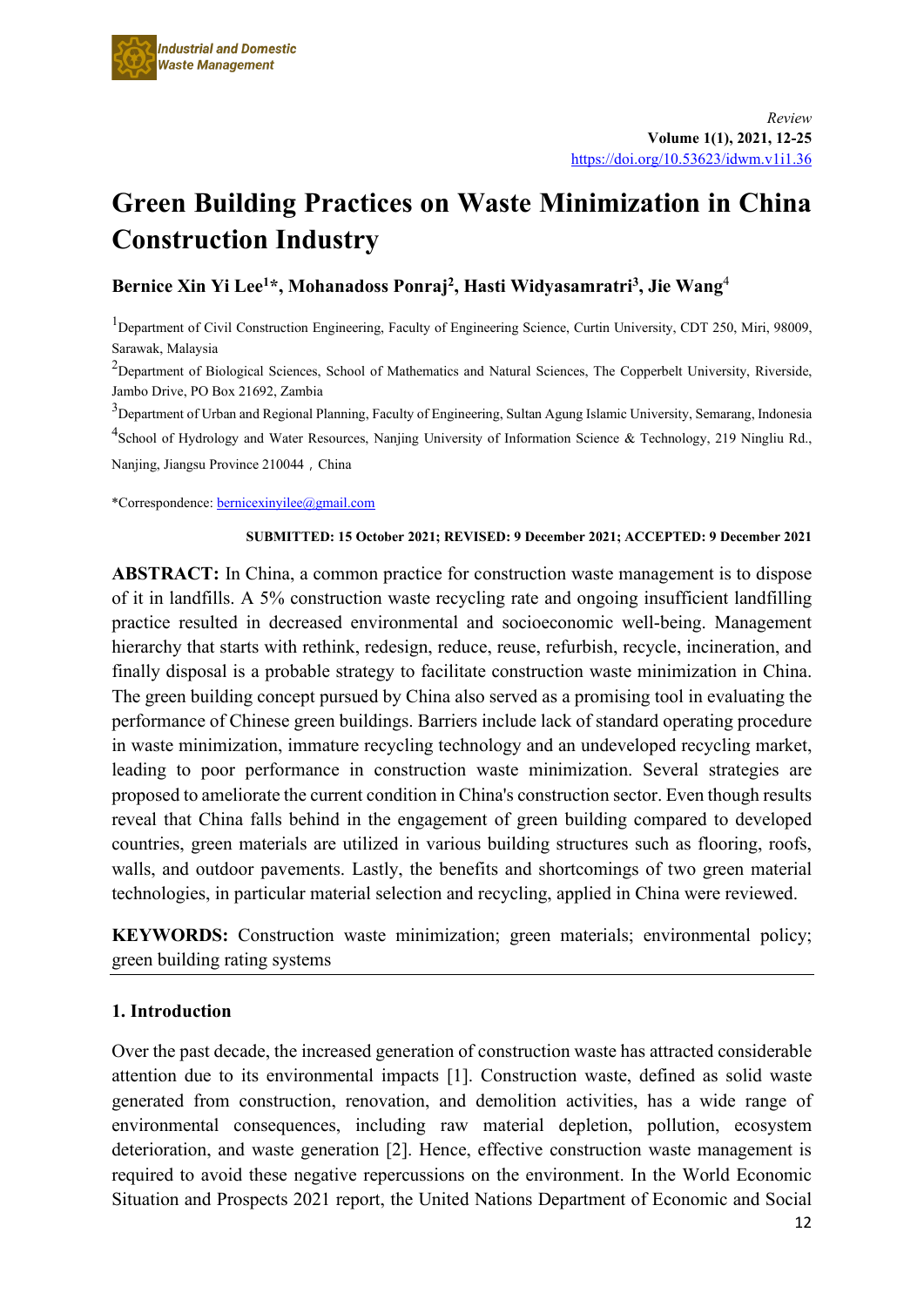Affairs (UN DESA) and the United Nations Conference on Trade and Development (UNCTAD) considered countries, namely Cambodia, China, Nigeria, Sri Lanka, Malaysia, Taiwan, Singapore, Hong Kong, and so on, as countries with developing economies. The building industry plays a substantial role in the contribution of China's national economy under rapid urbanization [3,4]. Seeing that, the adverse impacts caused by the large quantity of construction waste generated in China are inevitable. Thus, it is necessary to implement a review of China's status and government policies on construction waste minimization to provide an overview of current strategies and challenges faced in China. To address the considerable volume of construction waste generated in China, the green building concept, a promising initiative that aims to achieve sustainable development in social, environmental, and economic pillars, is being pursued [5]. Green building with increased energy, water, and material efficiencies can be achieved by implementing green technologies throughout the lifecycle of buildings. Construction waste minimization that utilizes comprehension of the root causes of waste generation is a vital component in construction waste management because measures will be conducted to reduce construction waste at the source [6]. In this article, the green building strategies used to minimize construction waste in China are discussed. This research also aimed to analyze the benefits and shortcomings of each green material technology.

# **2. Green building (GB) and green building rating systems (GBRS)**

With the interest in sustainable development, the concept of green building (GB) emerged in the 1960s. GB is a concept aimed at providing solutions to reduce the environmental effects of construction projects, hence improving the wellbeing of the community and environment [7]. Materials that are more eco-friendly or technologies that are capable of reducing the use of materials, energy, and water are promoted through this architectural concept. Green building is also a holistic practice that strives for sustainability achievement through proper planning, design, construction, management, demolition, and waste remediation [8]. To define the GB standards, label certifications and facilitate the design of GB, several green building rating systems (GBRS) have been established by governments, professional associations as well as independent organizations [8,9]. GBRS like BREEAM, LEED, Green Mark, GBI, and Green Star are utilized as tools to judge buildings' performance by adhering to criteria such as energy efficiency, water efficiency, materials, and resources. On the other hand, construction waste management is a vital portion of various GBRS as the "materials" category constitutes 8–12% of GBRS credits [7,10].

# **3. Construction waste management**

Construction and demolition waste are materials that are unwanted or damaged as a result of construction, renovation, refurbishment, or demolition [7]. Construction waste can be differentiated into seven categories, namely gypsum wallboard and plaster, brick and clay tile, concrete, asphalt concrete, asphalt shingles, steel and wood products. Apart from that, the classification of construction waste can also be controlled by the stable chemical properties, hence inert or non-inert waste are classified as shown in Figure 1 [8]. As illustrated in Figure 1, inert construction waste refers to materials that remain stable in chemical reactions and are appropriate for reuse and recycling purposes, in particular land reclamation, road construction,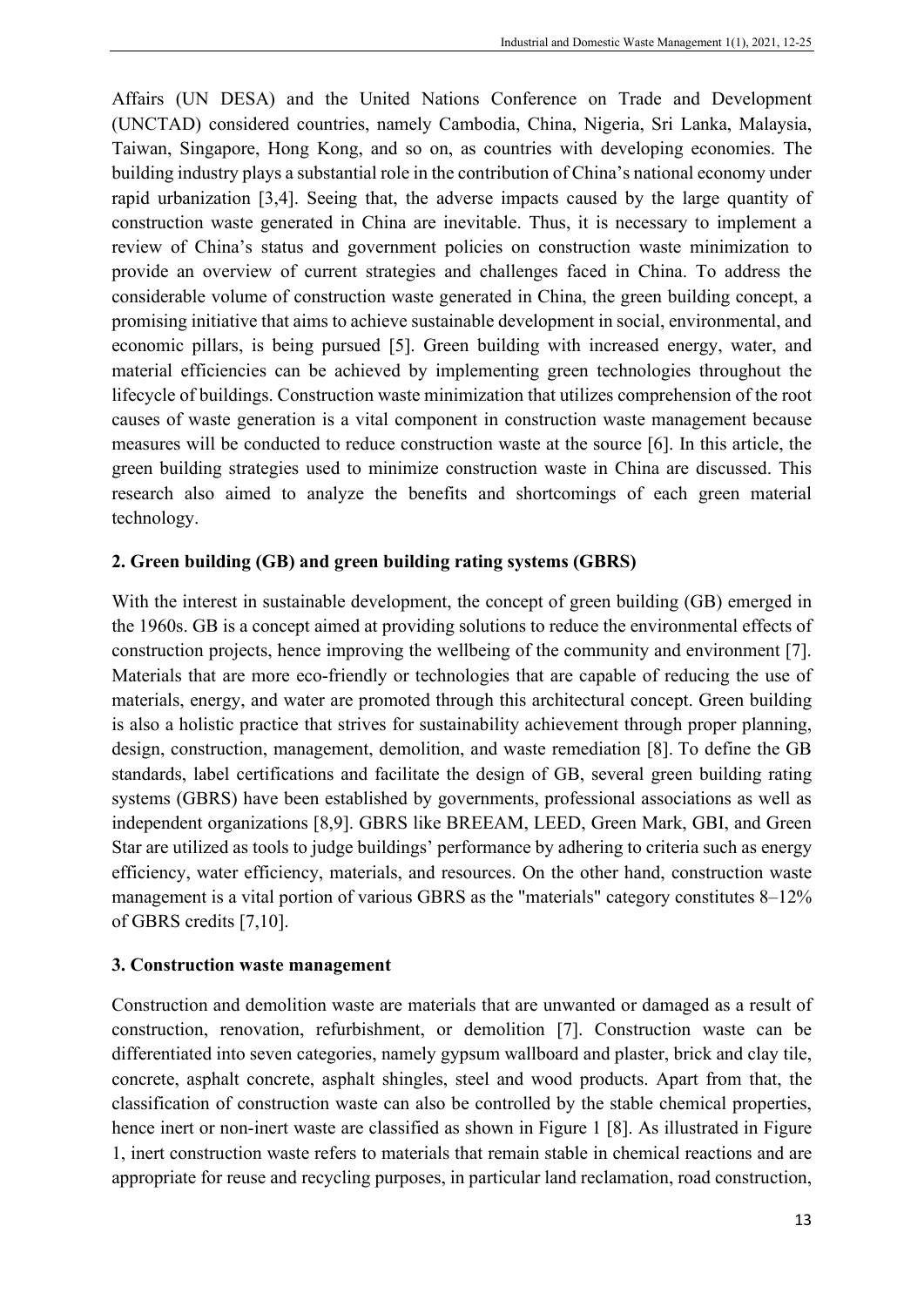and recycled aggregate [9]. Non-inert waste that cannot be reused or recycled is commonly disposed of in landfills [7]. However, landfilling is not a good option when it comes to construction waste management as it consumes land capacity rapidly [9]. Not to mention that landfilling also leads to environmental deterioration with the generation of methane, carbon dioxide, and leachate during the anaerobic decay of waste [11].



**Figure 1.** Classification of construction waste.

According to Lu et al. [11], construction waste makes up about 25% of the total solid waste disposed of in landfills. Various measures have been established to manage and mitigate the adverse impacts that they bring forth, where the most popular strategy is the "Reduce, Reuse, and Recycle" principle. Prevention of the construction waste being generated refers to reduction [9]. This practice utilizes the enactment of government legislation and low-waste technologies to alleviate and avoid waste generation throughout the construction process. Reuse means utilizing useful materials again for the same or new function. For instance, plastic waste can be utilized as material packaging whereas interior fixtures and furniture can be produced with timber waste [9,12].

Furthermore, recycling involves the remanufacturing of construction waste as raw materials to produce new materials such as bricks and recycled aggregates [13]. As shown in Figure 2, recycling is the last resort before disposing of the construction waste by incineration or disposal. Hong Kong's construction waste management has been included in the " $3R + I$ " principle compared to the traditional "3R" strategy as Hong Kong generates a large proportion of timber waste and has limited landfill space [14]. Moreover, Umar et al. also emphasized the addition of Rethink," Redesign and Refurbish to the waste hierarchy principle to promote optimum profits from products and reduce waste generation [1]. To realize the maximum ecofriendly outcome, particularly zero waste, the waste management hierarchy portrayed in Figure 2 should be followed as a guideline.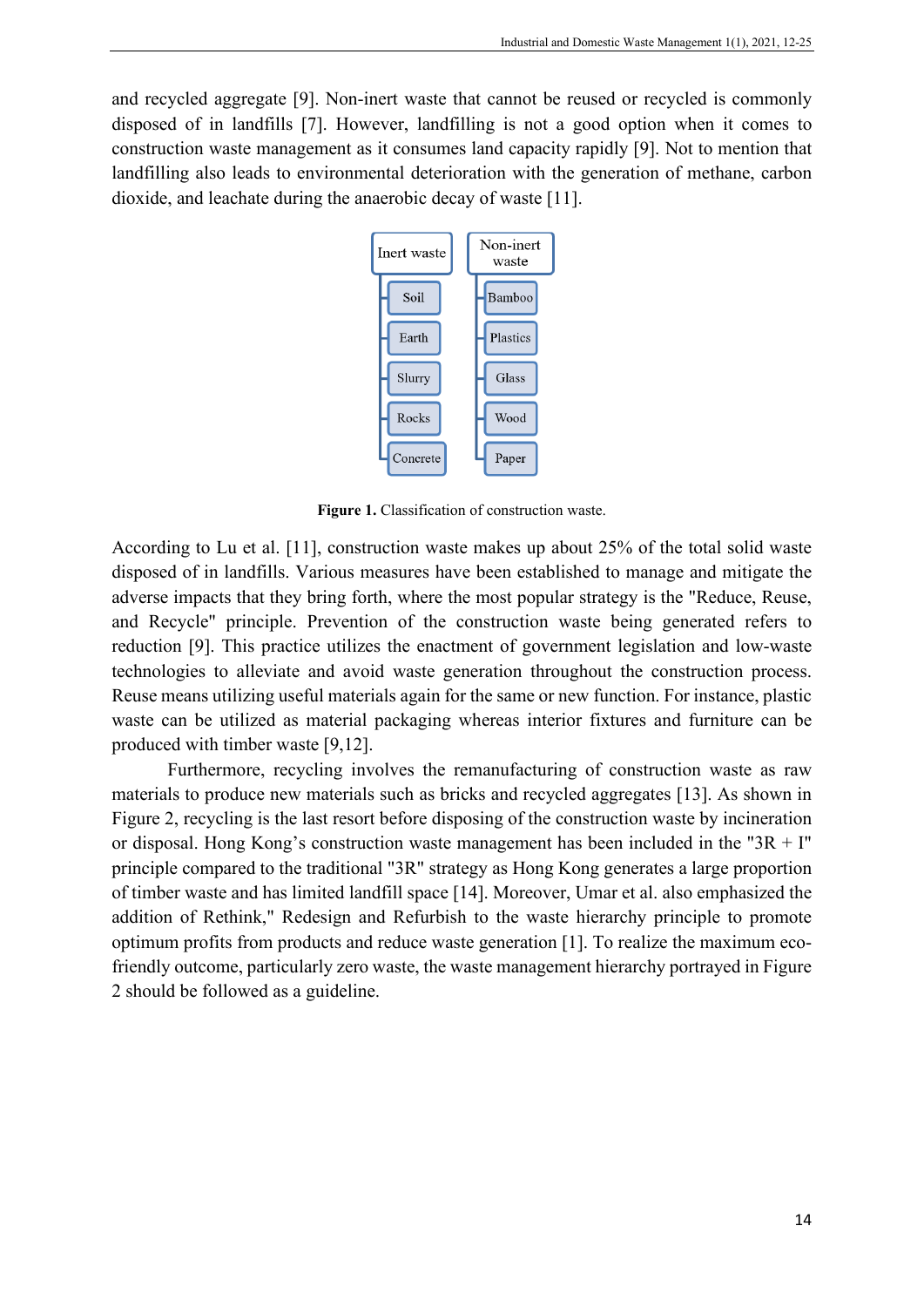

**Figure 2.** Waste management hierarchy.

Rethink and redesign strategies should be used in the design process to investigate more efficient and innovative methods of material utilization; refurbishing is the process of fixing or repairing damaged items or structures before replacing them [15]. A vital component of construction waste management is waste minimization, which aims to reduce the generated waste volume and thus limit the amount of hazardous and persistent waste products created [1]. Developing countries such as China have worse construction waste issues as compared with other Western developed countries [9]. Hence, the importance of construction waste minimization cannot be neglected. Table 1 summarizes the construction waste minimization strategies adopted in different developing countries.

| Country     | <b>Waste minimization strategies</b>                                                          | <b>References</b> |  |  |
|-------------|-----------------------------------------------------------------------------------------------|-------------------|--|--|
| China       | a. Enactment of Provisions of Urban Construction Waste Management policy                      |                   |  |  |
|             | b. Adoption of construction waste generation index for the estimation of waste amount         |                   |  |  |
|             | c. Recommendation on material selection                                                       |                   |  |  |
|             | d. Utilizes GBRS (Green Building Evaluation Label)                                            |                   |  |  |
|             | e. Adoption of landfill charging schemes                                                      |                   |  |  |
|             | f. Establishment of tax reduction and bonus in the use of secondary construction<br>materials |                   |  |  |
| Singapore   | a. Execution of General Waste Collection System                                               | [14, 18, 19, 20]  |  |  |
|             | b. Impose expensive waste disposal fee                                                        |                   |  |  |
|             | c. Implementation of efficient waste segregation                                              |                   |  |  |
|             | d. Utilizes GBRS (Green Mark)                                                                 |                   |  |  |
|             | e. Adoption of developed construction waste recycling technologies and facilities             |                   |  |  |
|             | f. Provision of recycling companies list to waste generators                                  |                   |  |  |
| South Korea | a. Enactment of Construction Waste Recycling Promotion Act                                    | [14,21]           |  |  |
|             | b. Obliged in the use of recycled aggregates                                                  |                   |  |  |
|             | c. Provision of recycled aggregate products quality certification system                      |                   |  |  |
|             | d. Establishment of waste information exchange system                                         |                   |  |  |
| Hong Kong   | a. Establishment of Waste Disposal Ordinance                                                  | [3,14,22]         |  |  |
|             | b. Enactment of Construction Waste Disposal Charging Scheme                                   |                   |  |  |
|             | c. Provision of the waste management plan (Source reduction, deconstruction and               |                   |  |  |
|             | waste segregation)                                                                            |                   |  |  |
|             | d. Establishment of pilot recycling plant                                                     |                   |  |  |
|             | e. Utilizes GBRS (HK-BEAM)                                                                    |                   |  |  |

|  |  |  |  |  | Table 1. Various strategies are adopted for construction waste minimization. |  |  |  |
|--|--|--|--|--|------------------------------------------------------------------------------|--|--|--|
|--|--|--|--|--|------------------------------------------------------------------------------|--|--|--|

# **4. Existing status and government policy of environmental management practice in selected developing countries**

The status and adopted government policy in two developing countries, namely Singapore and China, are discussed in the construction waste minimization context.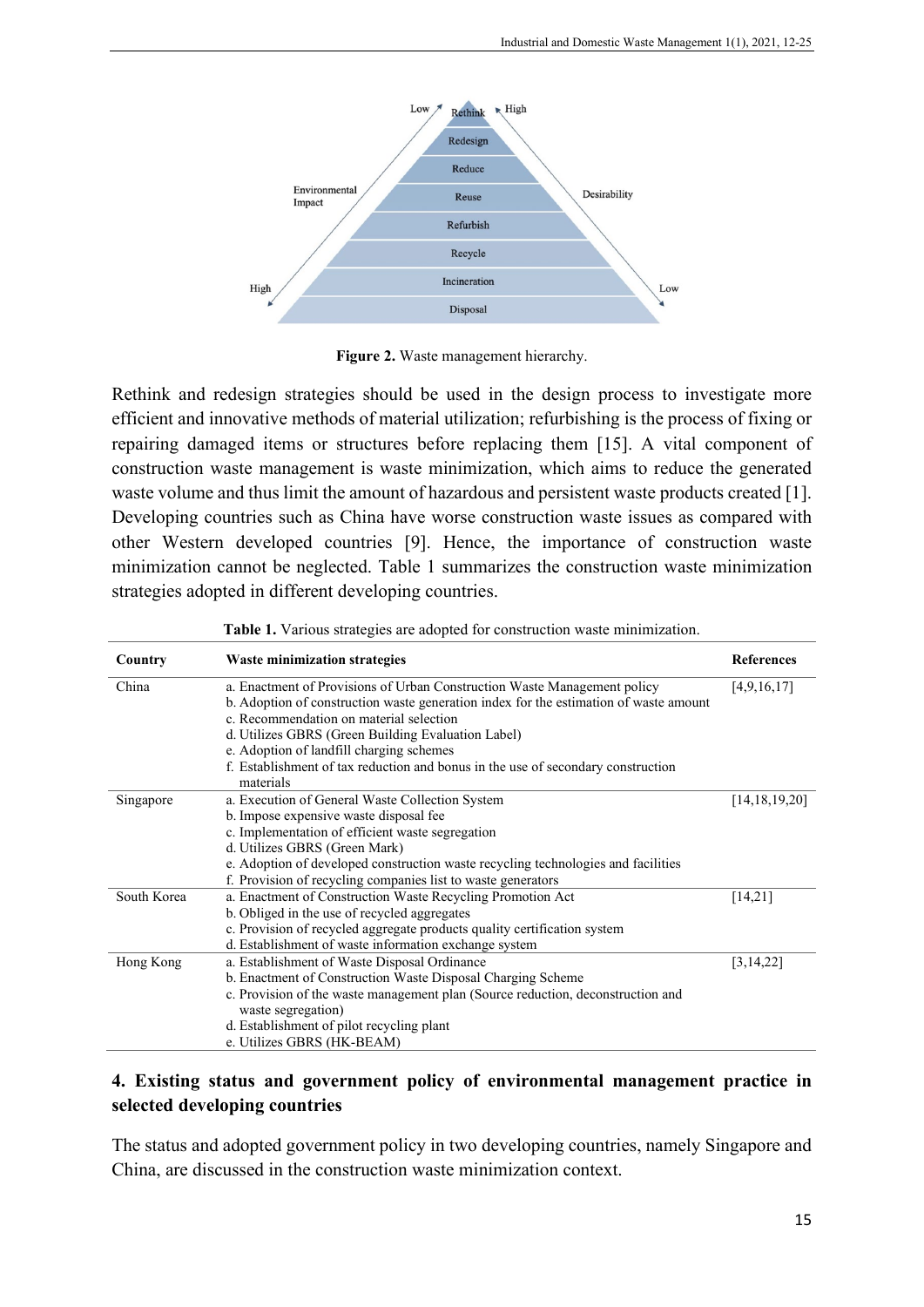#### *4.1. Singapore*

Singapore generated 1,624,500 tons of construction waste in 2018 that took up around 21% of total solid waste, and 99% of construction waste was recycled [23]. The reason behind Singapore's success in achieving a higher recycling rate of construction waste is the adherence to the construction waste minimization strategies listed in Table 1. A guideline on the usage of recyclables has been established by the Building and Construction Authority (BCA), while the National Environment Agency (NEA) provides information on construction waste generation and recycling. Furthermore, a site segregation plan is prepared for waste generators in Singapore to effectively sort different types of materials into designated categories. During the stimulation journey of green building in Singapore, the adoption of GBRS, namely Green Mark, plays an important role in boosting construction stakeholders' green behavior [19]. Moreover, a general waste collection system was introduced to facilitate the waste recycling process in Singapore [14]. However, the description of the recycling process of construction waste is limited, even though NEA did specify that crushed concrete will be used to produce recycled aggregates for structural and non-structural applications. On the other hand, Singapore also imposes high illegal waste dumping and disposal fees to promote recycling [23]. In addition, concrete recovery with the acquisition of demolition equipment is encouraged through the Construction Productivity Capability Development Fund. To promote the usage of recycled materials in the construction sector, an accreditation scheme to evaluate the recycled aggregate's quality, a list of recycling plants, and recycled aggregate suppliers are provided as the resources in constructing a green building [19].

#### *4.2. China*

Due to rapid urbanization in China, a substantial amount (2.36 billion tons) of construction waste is generated annually, and it comprises 30–40% of total solid waste [24,25]. Worse, only 5% of the average recycling rate of construction waste is recorded in comparison to 70–95% recycling rates in several developed countries [25]. LV et al. (2021) commented that the recycling rate of municipal solid waste (MSW) in China remained low over a 12-year period, where 97.8% of MSW disposal in 2006 decreased to 96.0% in 2018. National policies, in particular provisions of the Urban Construction Waste Management policy, have been enacted in China to improve China's performance in construction waste management [4]. To boost waste generators' proactiveness in construction waste management, a Technical Code for Recycling Construction and Demolition Waste that emphasizes on-site sorting and recycling has been issued [26]. To fulfil green building standards, financial incentives for recycling, penalties for illegal waste dumping, as well as higher incineration and landfilling costs are established [4]. To encourage technical development in China, a national research and development plan aimed at developing concrete recycling and solid waste equipment technologies was established [4]. Management documents issued in those cities overlooked the feasible construction waste recycling strategies, and thus the smaller cities fell behind in green building achievement. Even though China utilizes the GBRS Green Building Evaluation Label as a measure to remediate building-associated environmental issues, Bao et al. (2020) concluded that the green building concept does not play an important role in the improvement of construction waste management [9]. Besides, the transfer of large construction waste quantities from urban to rural areas leads to the "construction waste surrounding" issue. By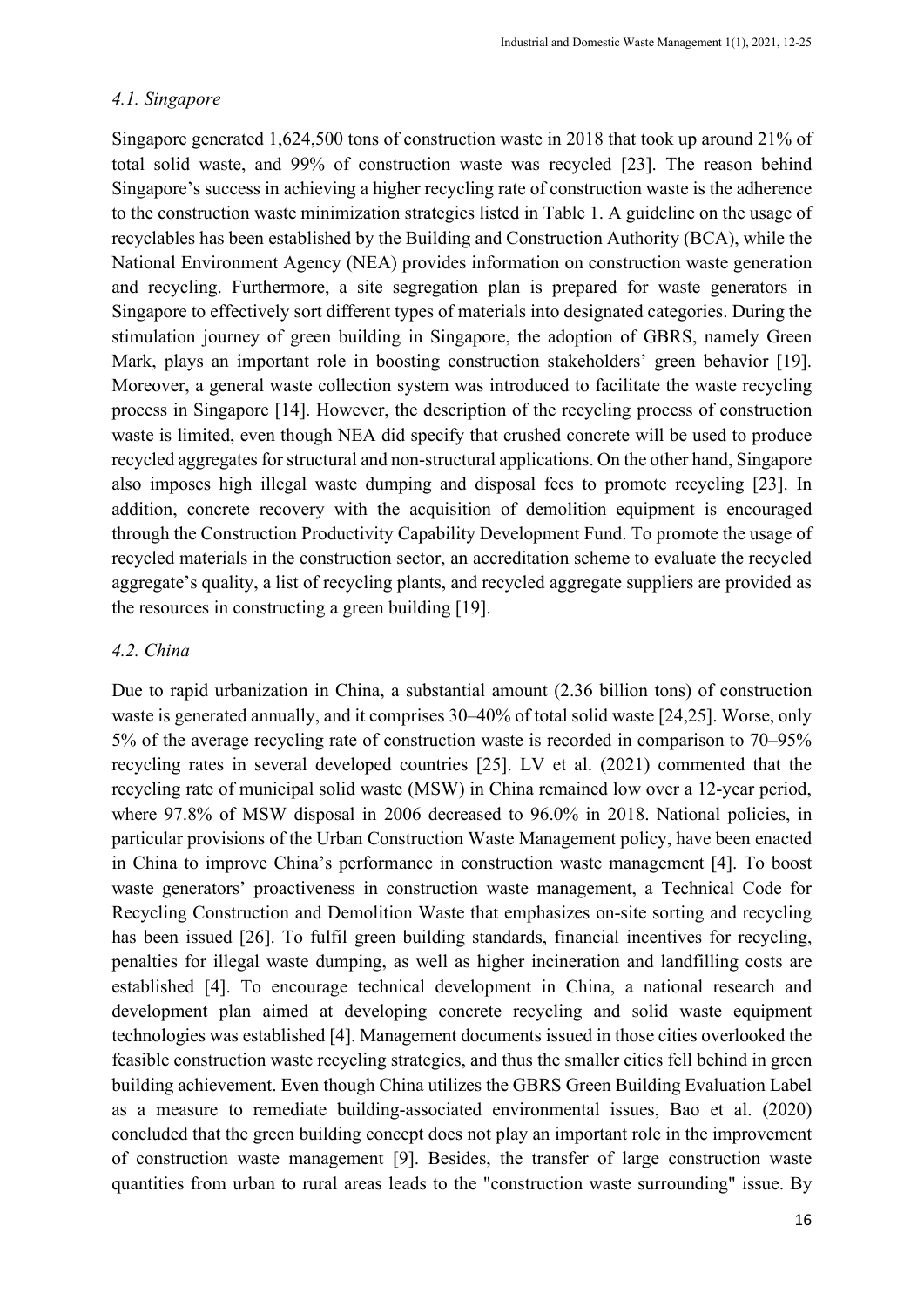failing to notice the illegal dumping activities, the rural community suffered from adverse health impacts caused by open dumping grounds [25].

# **5. Present standing of green materials for construction**

Starting from this section, only the green building strategies adopted in China are discussed. The application of green materials in China is majorly focused on building segments, particularly flooring, roofs, walls, and outdoor pavements [27,28]. Green building is evaluated with various criteria. For example, criteria include sustainable site, water efficiency, energy and atmosphere, materials and resources, indoor environmental quality, innovation in design and regional priority. Credits are obtained through the Leadership in Energy and Environmental Design (LEED) certification administered by the United States [6]. The construction waste minimization-related credits illustrated in Figure 3 totaled 11 out of 110 points in the LEED framework. Thus, the construction waste minimization-related credits can be used to access the accomplishment of green building projects in construction waste minimization.



**Figure 3.** Construction waste minimization-associated credits in LEED.

Several statistical tests were conducted by Chi et al. to compare the performance of LEED-certified projects in construction waste minimization and concluded that China falls behind the United States (US) in construction waste minimization performance [6]. In terms of MR1, particularly building reuse, most of the old buildings in China were dismantled to create space for new buildings without considering their reuse value [29]. In short, Chinese contractors prefer brand-new building materials over salvaged materials. China's building projects attained similar low scores in both MR3 and MR4 due to misconceptions about the poor quality and durability of reused and recycled materials. Another key point that caused US-GB projects to surpass China-GB projects is that Chinese society interprets construction waste minimization-related credits as subsidiary credits in GB projects. Without public awareness of the importance of construction waste minimization in China, the interest level of stakeholders participating in waste management is low, which then leads to an undeveloped construction waste recycling market [6]. In another study conducted by Bao et al., the MR2 construction waste management criterion scored low in China GB projects due to the lack of waste disposal procedures in regional regulations. This study also agreed that project stakeholders in China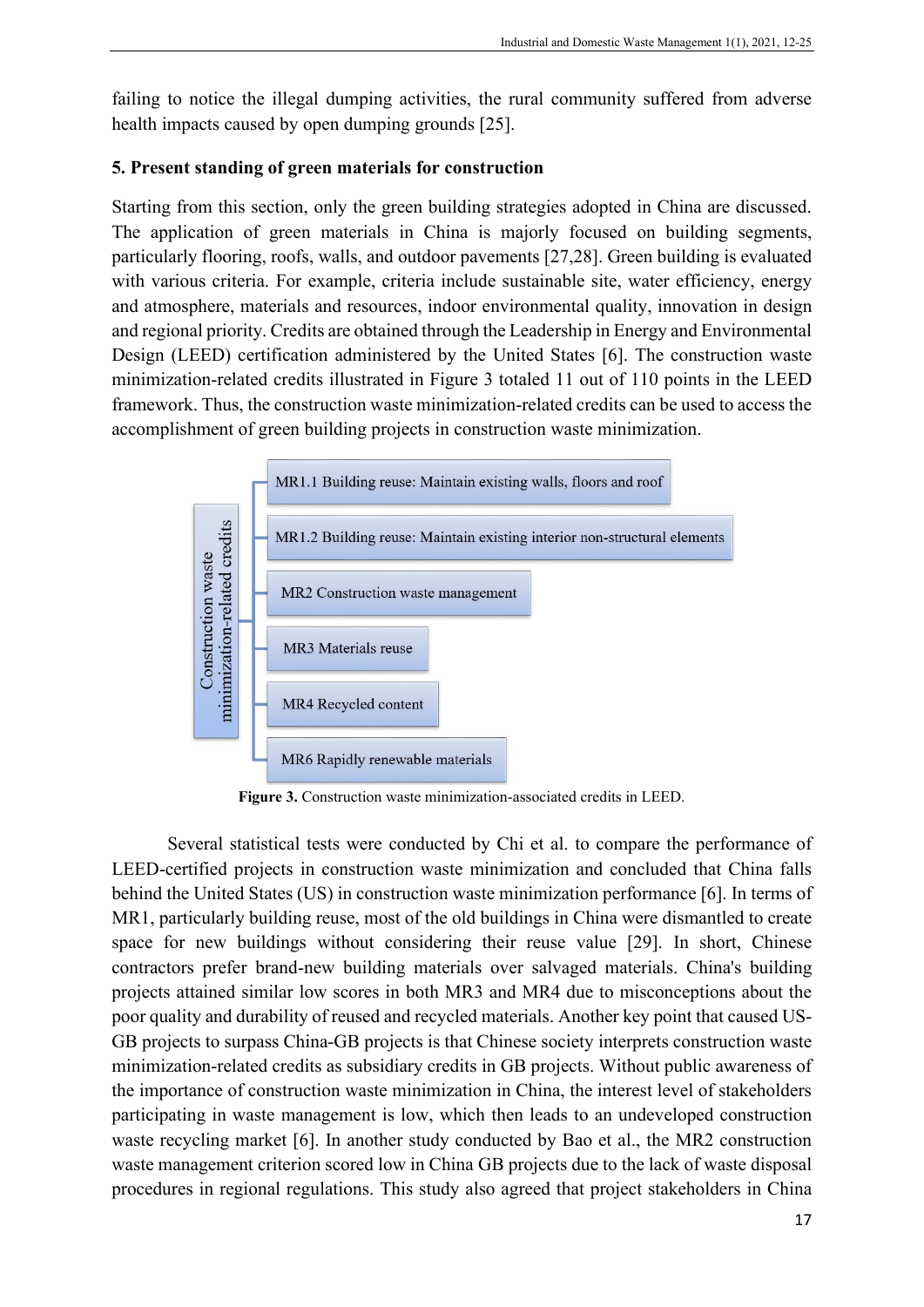doubt the reusable and recycled materials' quality and durability, thus are unwilling to take responsibility for the risks accompanied by reusable and recycled materials. Additionally, the traditional Chinese mindset leads to reduced profitability of recycled products in China due to low demand for reusable or recycled materials. Even though the Chinese government does provide cost savings when reusable or recycled materials are applied in GB projects, the adoption cost of reusable or recycled materials still burdens the overall project costs [9]. To reduce the utilization of natural virgin materials in building projects, MR4 recycled content has been introduced. However, the project developer can only gain this credit with the evidence of recycled components' proportion. Not to mention that the recycled content value is often not labelled in the current Chinese market, there is also an absence of a standard operating procedure for project developers to collect data in China. As a result, cases of data fabrication are common in China [9, 29]. Implementation of green building features in developing countries/cities is lagging that in developed cities, as portrayed in Table 2. This shows that the obstacles preventing green building applications are greater in developing countries, namely Singapore, Shanghai, and Hong Kong.

| <b>Table 2.</b> Green building penetration rates in different regions. |                       |                                              |                   |  |  |  |  |  |
|------------------------------------------------------------------------|-----------------------|----------------------------------------------|-------------------|--|--|--|--|--|
| <b>Status of development</b>                                           | <b>Country/Cities</b> | Green building penetration percentage $(\%)$ | <b>References</b> |  |  |  |  |  |
| <b>Developed</b>                                                       | London                | 68                                           | [30]              |  |  |  |  |  |
|                                                                        | Paris                 | 64                                           | [30]              |  |  |  |  |  |
|                                                                        | Singapore             | 30                                           | [31]              |  |  |  |  |  |
| <b>Developing</b>                                                      | Shanghai              | 15                                           | [31]              |  |  |  |  |  |
|                                                                        | Hong Kong             |                                              | [31]              |  |  |  |  |  |

**Table 2.** Green building penetration rates in different regions.

## **6. Suggestion and strategy to improve current environmental management practice**

The existing methodologies in terms of construction waste management implemented in China are outlined in Table 1 and Section 4.2. Whereby the green building performance of China's construction projects is discussed in Section 5. As outlined in the previous section, the GB performance in China is unfavorable in construction waste minimization. Therefore, the following suggestions are formulated in the economic, political, social, and technological aspects to address these issues.

# *6.1. Economic aspect*

The incorporation of on-site waste segregation activities requires extra labour costs to achieve effective MR2 construction waste management. In addition, recycled materials are more expensive in China's recycled building products market. To prevent this condition from occurring, the cultivation of a mature construction waste recycling market should be established. Besides, a specific fund can be provided to subsidy the adoption of recycled construction materials. For instance, greater use of recycled materials in construction can receive higher financial incentives [9].

# *6.2. Political aspect*

Bao et al. commented that the construction waste management regulations are incomplete in China, with only minimal cities such as Shanghai, Shenzhen, and Beijing having their own regional construction waste management regulations. Even worse, the regulations stipulated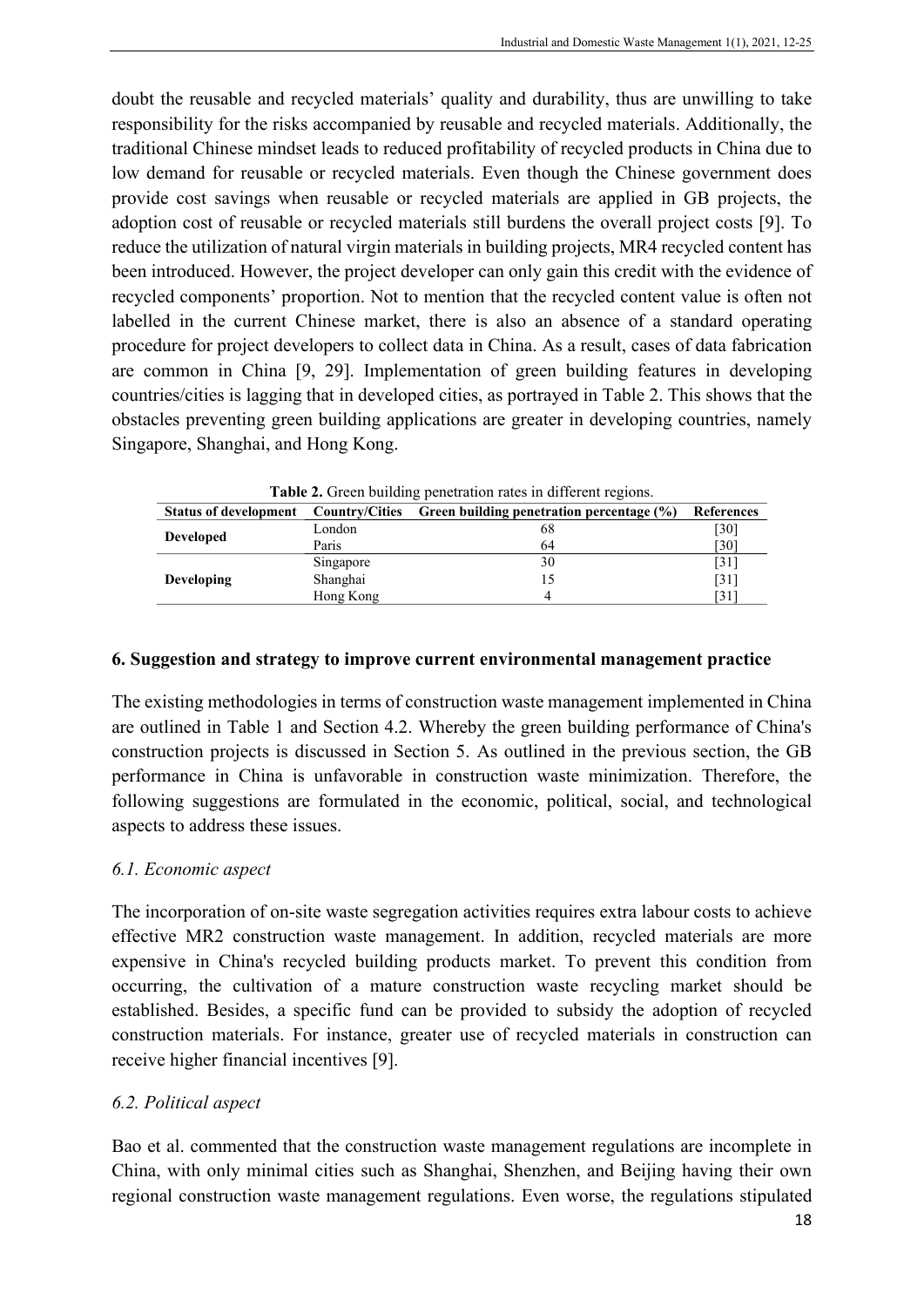are incomparable to those enacted in developed countries, as only a few insights into the improvement of construction waste are provided. Hence, the formulation of regulations should be conducted in-depth and in a straightforward manner for easy enforcement. Furthermore, systematic construction waste minimization-related regulations should be stipulated both nationally and regionally to prevent confusion [9, 28, 29]. Moreover, strict enforcement of regulations as well as penalties should be implemented, learning from Singapore's experience. An environmental administration body should be appointed to supervise and monitor the construction waste management process. In addition, an effective circular economy model should be established for construction waste management as recycled construction waste can also be utilized in other industries, including metallurgical, glass, ceramic, paper, and timber industries. Reuse of buildings and civil infrastructure should also be advocated to reinforce the source of control [25].

# *6.3. Social aspect*

Due to a lack of education, the construction stakeholders' awareness of construction waste management is low, and this results in a high devotion towards criteria such as quality, cost, safety, and duration, instead of concerning the environmental impacts. To encounter this problem, various social media platforms, namely television programs and newspapers, can be used to raise awareness of construction waste management and the benefits of green building. Besides, construction waste management practitioners that comprise engineers, contractors, architects, and workers should be provided with training courses to ensure effective construction waste management performance in any construction project [9, 32].

# *6.4. Technological aspect*

Interviewees in Bao et al.'s study claimed that most equipment utilized in China is imported from western countries to manufacture recycled construction waste, which significantly resulted in expensive recycled materials [9]. Additionally, adequate techniques for construction waste minimization and treatment guidelines are insufficient in China. Hence, the Chinese government should allocate more funds to assist with construction waste management-related research and cooperative development of green technologies with other countries so a solid technical foundation can be attained as soon as possible. Furthermore, a proper standard operating procedure for recycled content data collection and compliance with recycled construction materials standards should be provided [9,32].

# **7. Green materials technologies**

The green materials technologies discussed in this section are solely intended for the minimization of construction waste.

# *7.1. Material selection (Rethink and redesign)*

Every 1  $m<sup>2</sup>$  of building in China is estimated to require 50-60 kg of steel, 0.15-0.17 tons of brick, and 0.2-0.23 tons of concrete. Consequently, a substantial amount of waste will be produced without any source reduction. Therefore, the choice of materials is important when it comes to the construction of buildings. Buildings constructed in China before the year 2020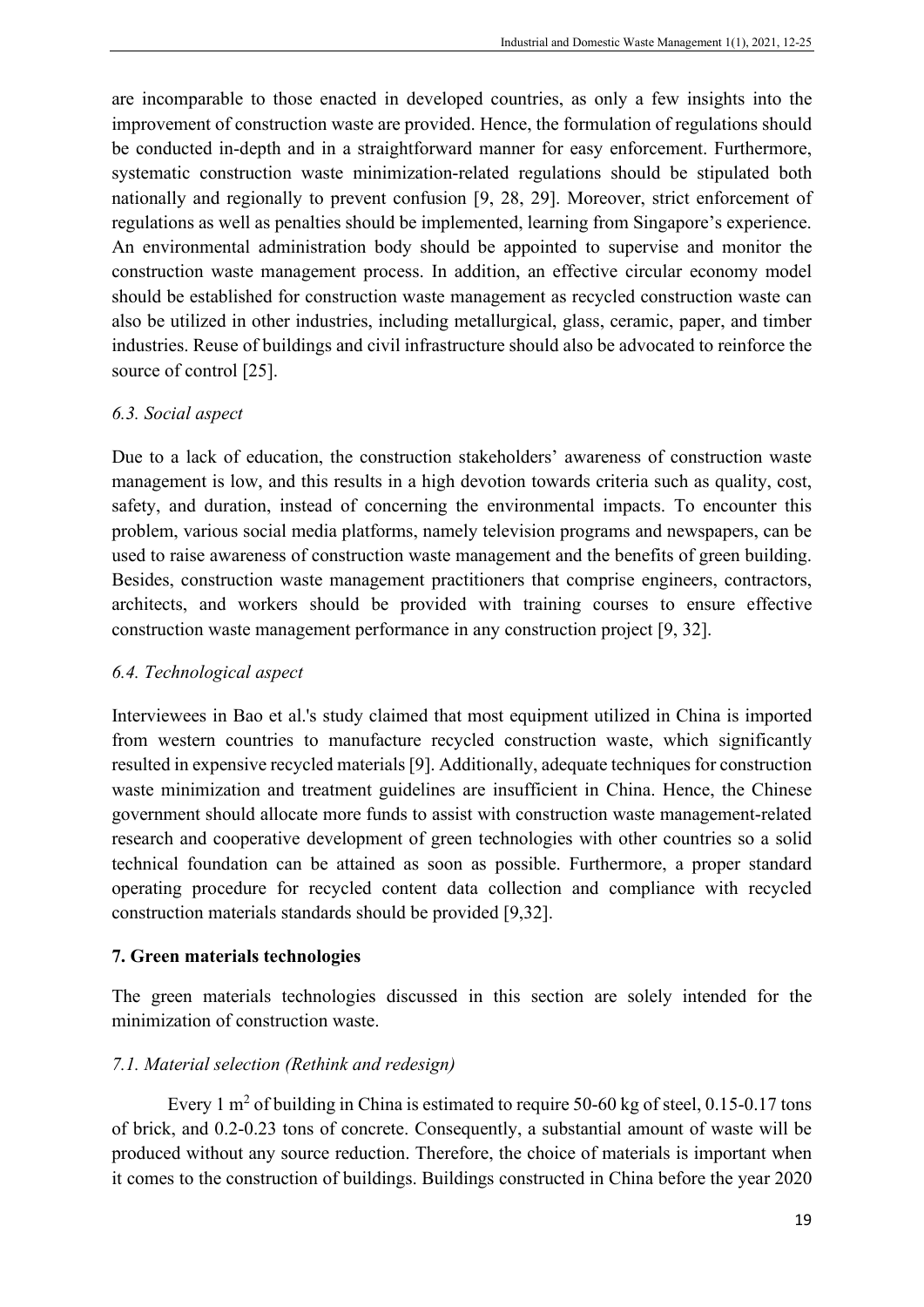only serve the purpose of maintaining the structure. However, after the green building concept is promoted in the country, China applied modern walls with reduced wall thickness as shown in Table 3. This does not only save the materials required for construction but also achieves the "Reduce" strategy proposed in the waste management hierarchy. With the adoption of energy-saving materials, the materials needed for constructing a wall have decreased significantly. Not to mention that the modern wall has better benefits, namely increased thermal resistance and better wall heat storage capacity [28,29,32]. In the past, common construction materials used in China included wood, stone, steel, and concrete. With the promotion of green building materials, bamboo is suggested to replace wood as a better construction material [28]. As a typical green material, bamboo not only reduces carbon emissions via carbon dioxide sequestration during growth but also has the potential to store carbon dioxide. not only interested in bamboo's benefits being environmentally friendly, but bamboo also exhibits advantages such as being fast-growing and easily accessible, lightweight and durable, as well as inexpensive [27].



Nowadays, bamboo is preferred over wood as a renewable construction material with a short harvest time of 3-5 years and abundant resources distributed in the Asia-Pacific, Americas, and Africa regions [27,33]. Nurdiah described that bamboo is a very strong fiber that is compatible with concrete, steel, and wood. Bamboo is deemed one of the strongest building materials because it has two times greater compressive strength than concrete, comparable tensile strength to steel and higher shear stress than wood. Aside from that, bamboo has also proven its resilient properties under natural disaster conditions like earthquakes and high-velocity winds. The advantage of bamboo's being low cost is affirmed and it is often called "the wood of the poor." For instance, the low cost of bamboo houses in India is demonstrated [34]. Therefore, the application of bamboo as a green building material is increasing in numbers internationally, where the bamboo applications in the construction sector are listed in the following: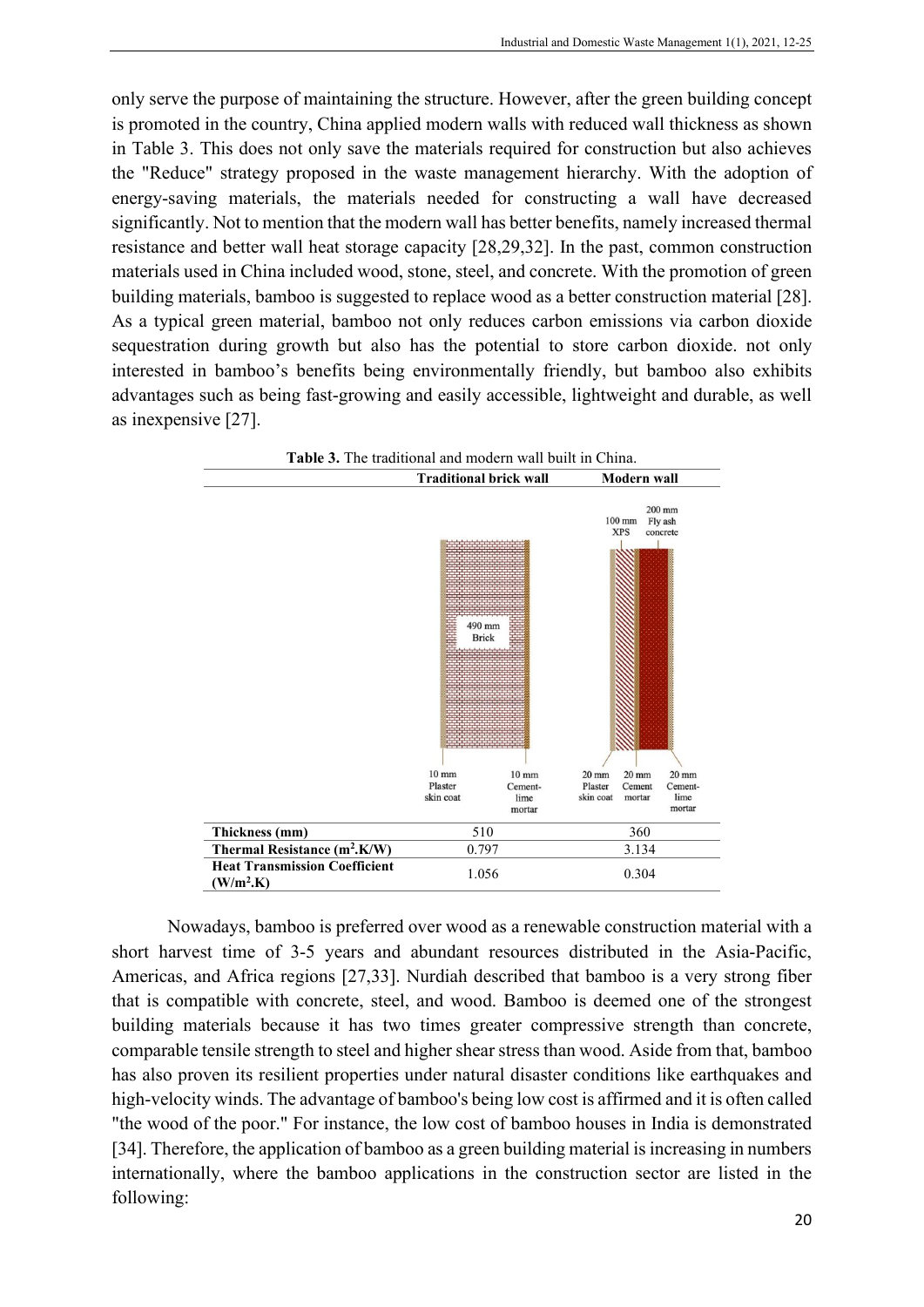- a) Green School, OBI Great Hall, Dodoha Mosintuwu and Bamboe Koening restaurant in Indonesia [33].
- b) Aseismic buildings in China [27].
- c) Clinton Presidential Library ceiling in the United States [35].

Various policies have been introduced to encourage the application of bamboo for building materials, such as the "National Bamboo Mission" launched by the government of India and the "Replacing Wood with Bamboo" program established by the Chinese government. Nevertheless, bamboo as an alternative building material has its disadvantages, namely poor durability, a requirement for preservation, complicated quality control, and insufficient processing techniques [27]. One of the major criteria in materials selection, especially in structural works is the durability of construction materials. Bamboo is considered a material with poor durability as it has high susceptibility to corrosion, moth and mildew without any pretreatment. Furthermore, the application of bamboo in buildings is hindered by the lack of proper standards and specifications in China as bamboo's feasibility and effectiveness as a building material have yet to be demonstrated in the Chinese construction sector [27]. As bamboo is highly vulnerable to termites and fungal attacks, preservation methods such as immersion, injection and gravitational soak diffusion of borax boric acid into the bamboo are essential to prolong its lifespan [33]. Besides, bamboo application in the Chinese construction sector is obstructed with limited research and development because the knowledge on producing bamboo flooring, ceiling, partition wall or other complex structure is not up to date [27,33].

#### *7.2. Recycling*

Zhao et al. asserted the indispensable construction materials are mainly comprised of cement and concrete in traditional buildings. However, cement has cons like substantial mineral waste and pollution generation during production. Hence, ecological cement that utilizes recyclable wastes as raw materials in production is a major green material technology to cut down on construction waste. In comparison to the usage of cement, ecological cement also outnumbered conventional cement in terms of resource consumption and carbon emissions. The wastes, particularly volcanic ash and steel slag, have the potential to be used in the production of ecological cement [28]. With advanced technology in doping mixed materials in the cement, it is possible to replace 80% of the original content of cement and thus produce green ecological concrete [36]. Apart from that, wastes such as fly ash, slag ash, and concrete hollow fast can be used as raw materials for the manufacture of green wall materials [28]. The use of fly ash walls in modern walls, portrayed in Table 3, also illustrates the benefit of utilizing green wall materials to improve the overall performance of the wall. Ren et al. highlight that China falls behind the western developed countries in the development of green wall materials. But China developed the small solid Bo brick that has benefits over the traditional wall with the incorporation of industrial waste into the wall material. Namely, the aspects of Bo brick, such as replacing raw resources of wall materials with industrial waste and utilizing the pressure steam method in manufacturing wall materials, bring forth benefits like reduced use of cement, calcium carbide or lime, a minimized production cycle, and better product performance compared to non-autoclaved cement products [36]. The surplus waste, particularly stone, earth, industrial or reservoir sludge, and non-hazardous inorganic waste, produced from building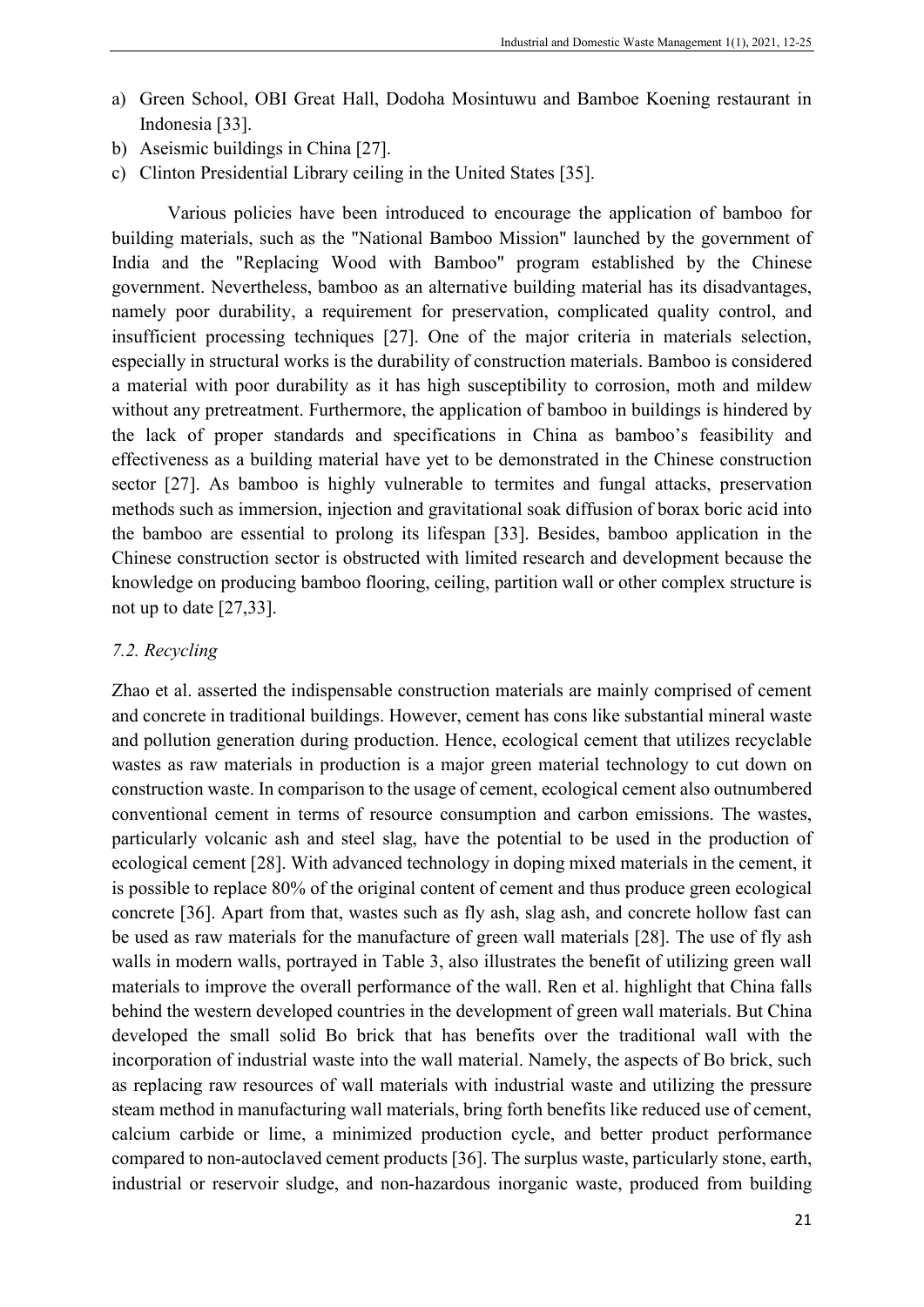construction can be recycled with a utilization ratio ranging from 15–90% to produce green construction materials such as concrete aggregates, bricks, and ceramic tile. Moreover, a 90% recycled ratio of wooden materials can create medium-density fiberboard and wooden furniture [37]. Recycling construction waste has the potential to reduce waste at the source while also producing useful green materials that are environmentally friendly and renewable; however, the disadvantages of implementing this strategy must not be overlooked. Disadvantages associated with the application of recycled materials in the construction sector include the requirement for mature recycling technologies, a developed market for recycled construction products, and an effective management system [25]. Compared to countries well known for construction waste recycling such as Japan and Singapore, recycling technologies utilized in China, namely green concrete for road application, are sparse as the full potential of valuable wastes, including metals, glass, wood, and plastic, is not realized when they are recycled as normal waste [32,37,38]. Advanced recycling technologies such as concrete and cement segregation, carbonization of construction waste, and the manufacture of recycled concrete with different strength properties must be realized in China to fully attain the construction waste's recycling potential [25,39,40]. Lessons learnt from South Korea in establishing an effective waste management system include a waste information exchange system, so waste type, quality, amount, and price can be known conveniently [41]. Similarly, the adoption of a recycling strategy in construction waste reduction should refer to Singapore's practices by establishing complete guidelines on overall waste management and providing a price advantage to recycled materials.

## **8. Conclusion**

The undertaking of construction activities does bring forth positive economic growth in China, but the negative environmental and socio-economic repercussions cannot be avoided, leading to the formulation of construction waste management. Construction waste minimization takes up a major portion of the overall construction waste management, and the construction waste minimization-related credits in green building rating systems (GBRS) can be used as a tool to access the green building performance in China's building projects. After the evaluation of green building status, the performance of Chinese buildings attained an unsatisfactory score in construction waste minimization due to barriers from the economic, political, social, and technological dimensions. The analysis of green building performance brings convenience to practitioners and researchers in the application of construction waste minimization, as construction waste minimization-related credits can be employed to improve construction waste management practices in China. Lastly, two green materials technologies adopted in China, namely material selection and recycling, are discussed. By choosing better choices of materials, the use of virgin construction materials can be saved with the example of the modern green wall. Besides, bamboo is also a promising green and renewable construction material in China after adequate pre-treatment and quality control. Recyclable wastes from various industries can be remodeled as ecological cement, green walls, green concrete, as well as furniture. However, the technological, political, and social challenges are the major shortcomings of the use of recycled waste in construction waste minimization. With an increasing interest in sustainability issues, there is a trend for developing countries to develop and utilize new green materials suitable for their countries. Nevertheless, this study showed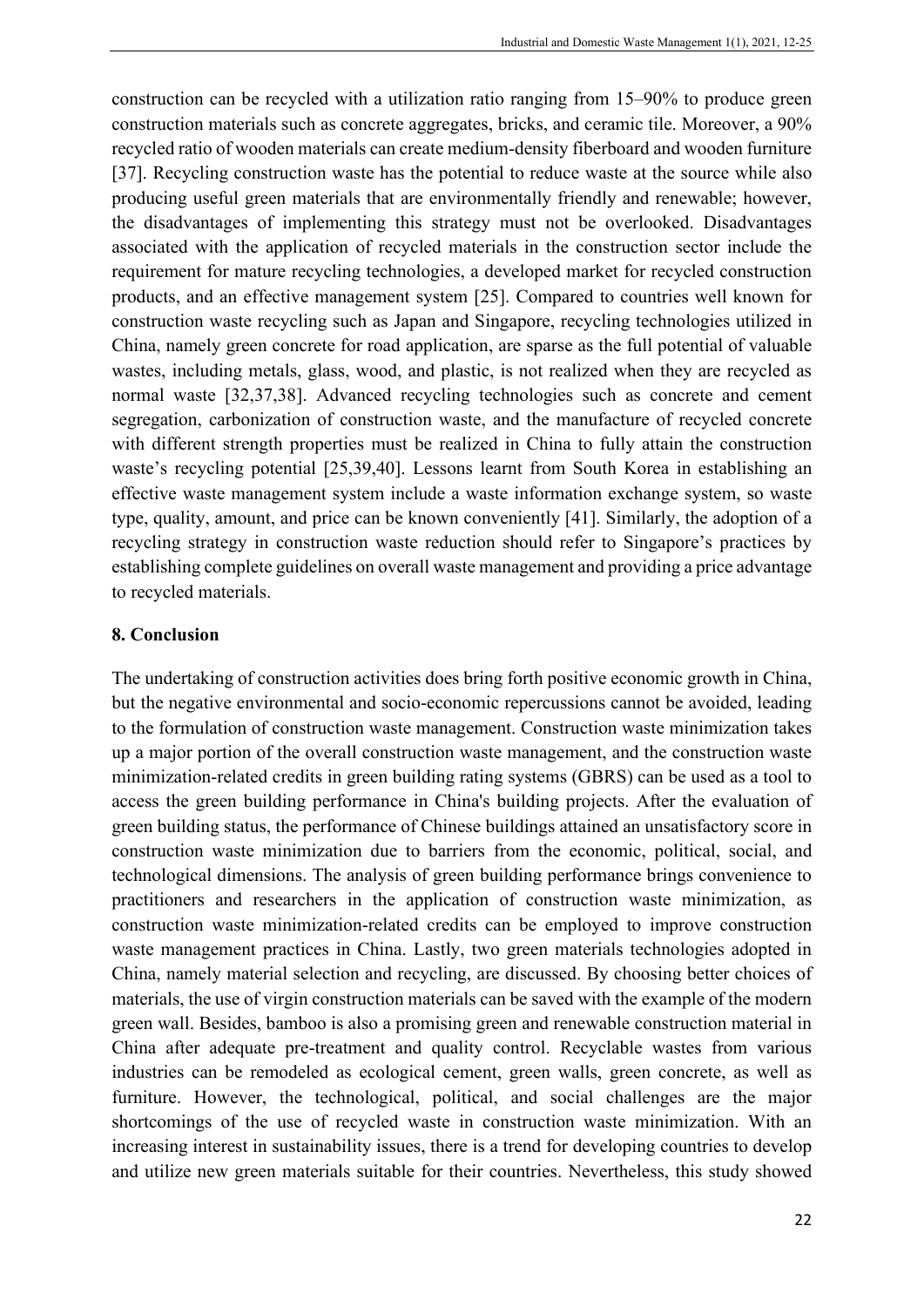China has to embrace and realize the green building concept to ensure China is developing sustainably.

# **Acknowledgements**

The authors thank Curtin University Malaysia for facilitating this work. Collaboration from Copperbelt University Zambia, Sultan Agung Islamic University Indonesia, and Nanjing University of Information Science & Technology China are highly appreciated.

# **Competing Interest**

The authors declare that they have no known competing financial interests or personal relationships that could have appeared to influence the work reported in this paper.

# **References**

- [1] Umar, U.A.; Shafiq, N.; Malakahmad, A.; Nuruddin, M.F.; Khamidi, M.F. (2017). A review on adoption of novel techniques in construction waste management and policy. *Journal of Material Cycles and Waste Management*, *19*, 1361-1373. [https://doi.org/https://doi.org/10.1007/s10163-](https://doi.org/https:/doi.org/10.1007/s10163-016-0534-8) [016-0534-8.](https://doi.org/https:/doi.org/10.1007/s10163-016-0534-8)
- [2] Wu, Z.; Jiang, M.; Cai, Y.; Wang, H.; Li, S. (2019). What Hinders the Development of Green Building? An Investigation of China. *International Journal of Environmental Research and Public Health*, *16*, 3140. [https://doi.org/https://doi.org/10.3390/ijerph16173140.](https://doi.org/https:/doi.org/10.3390/ijerph16173140)
- [3] Chen, X.; Lu, W.; Xue, F.; Xu, J. (2018). A cost-benefit analysis of green buildings with respect to construction waste minimization using big data in Hong Kong. *Journal of Green Building*, *13*, 61-76. [https://doi.org/https://doi.org/10.3992/1943-4618.13.4.61.](https://doi.org/https:/doi.org/10.3992/1943-4618.13.4.61)
- [4] Lv, H.; Li, Y.; Yan, H.B.; Wu, D.; Shi, G.; Xu, Q. (2021). Examining construction waste management policies in mainland China for potential performance improvements. *Clean Technologies and Environmental Policy*, *23*, 445-462. [https://doi.org/https://doi.org/10.1007/](https://doi.org/https:/doi.org/10.1007/%20s10098-020-01984-y)  [s10098-020-01984-y.](https://doi.org/https:/doi.org/10.1007/%20s10098-020-01984-y)
- [5] Robichaud, L.B., Anantatmula, V.S. (2011). Greening project management practices for sustainable construction. *Journal of management in engineering*, 27, 48-57. sustainable construction. *Journal of management in engineering*, *27*, 48-57. [https://doi.org/https://doi.org/10.1061/\(ASCE\)ME.1943-5479.0000030.](https://doi.org/https:/doi.org/10.1061/(ASCE)ME.1943-5479.0000030)
- [6] Chi, B.; Lu, W.; Ye, M.; Bao, Z.; Zhang, X. (2020). Construction waste minimization in green building: A comparative analysis of LEED-NC 2009 certified projects in the US and China. *Journal of Cleaner Production*, *256*, 120749. [https://doi.org/https://doi.org/10.1016/j.jclepro.2020.120749.](https://doi.org/https:/doi.org/10.1016/j.jclepro.2020.120749)
- [7] Lu, W.; Chi, B.; Bao, Z.; Zetkulic, A. (2019). Evaluating the effects of green building on construction waste management: A comparative study of three green building rating systems. *Building and Environment*, *155*, 247-256. [https://doi.org/https://doi.org/10.1016/j.buildenv.](https://doi.org/https:/doi.org/10.1016/j.buildenv.%202019.03.050)  [2019.03.050.](https://doi.org/https:/doi.org/10.1016/j.buildenv.%202019.03.050)
- [8] Wu, Z.; Yu, A.T.W.; Poon, C.S. (2019). An off-site snapshot methodology for estimating building construction waste composition - a case study of Hong Kong. *Environmental Impact Assessment Review*, *77*, 128-135. [https://doi.org/https://doi.org/10.1016/j.eiar.2019.03.006.](https://doi.org/https:/doi.org/10.1016/j.eiar.2019.03.006)
- [9] Bao, Z.; Lu, W.; Chi, B.; Hao, J. (2020). Construction waste management performance in green building: contextualising LEED in China. *Detritus*, 125. [https://doi.org/https://doi.org/10.31025/2611-4135/2020.13992.](https://doi.org/https:/doi.org/10.31025/2611-4135/2020.13992)
- [10] Lu, W.; Webster, C.; Peng, Y.; Chen, X.; Zhang, X. (2017). Estimating and calibrating the amount of building-related construction and demolition waste in urban China. *International Journal of Construction Management*, *17*, 13-24. [https://doi.org/https://doi.org/10.1080/15623599.](https://doi.org/https:/doi.org/10.1080/15623599.%202016.1166548)  [2016.1166548.](https://doi.org/https:/doi.org/10.1080/15623599.%202016.1166548)
- [11] Lu, W.; Chen, X.; Peng, Y.; Shen, L. (2015). Benchmarking construction waste management performance using big data. *Resources, Conservation and Recycling*, *105*, 49-58. [https://doi.org/https://doi.org/10.1016/j.resconrec.2015.10.013.](https://doi.org/https:/doi.org/10.1016/j.resconrec.2015.10.013)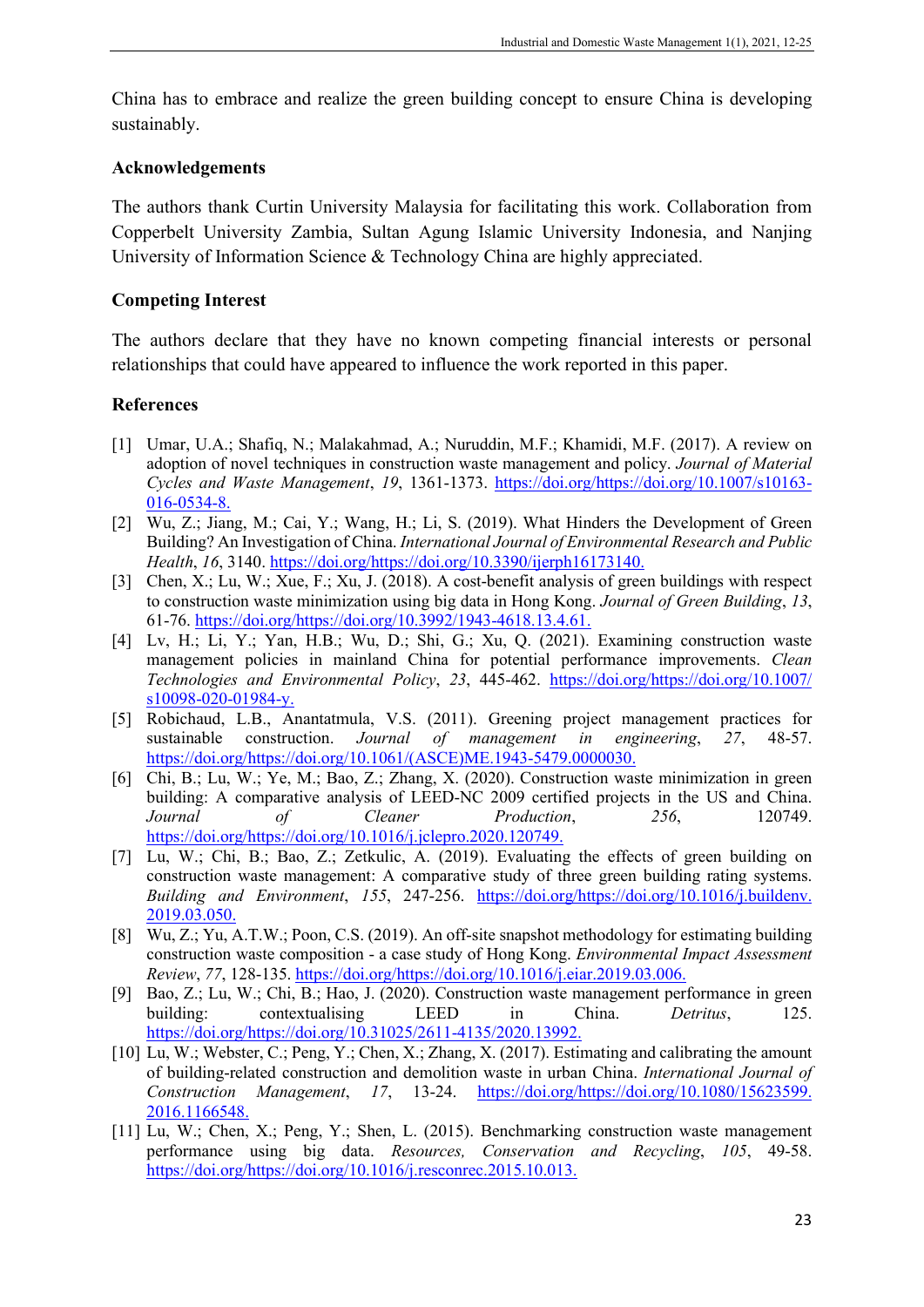- [12] Wang, J.; Yu, B.; Tam, V.W.Y.; Li, J.; Xu, X. (2019). Critical factors affecting willingness of design units towards construction waste minimization: An empirical study in Shenzhen, China. *Journal of Cleaner Production*, *221*, 526-535. [https://doi.org/https://doi.org/10.1016/](https://doi.org/https:/doi.org/10.1016/%20j.jclepro.2019.02.253)  [j.jclepro.2019.02.253.](https://doi.org/https:/doi.org/10.1016/%20j.jclepro.2019.02.253)
- [13] Mak, T.M.W.; Iris, K.M.; Wang, L.; Hsu, S.C.; Tsang, D.C.W.; Li, C.N.; Yeung, T.L.Y.; Zhang, R.; Poon, C. S. (2019). Extended theory of planned behaviour for promoting construction waste recycling in Hong Kong. *Waste management*, *83*, 161-170. [https://doi.org/10.1016/j.wasman.2018.11.016.](https://doi.org/10.1016/j.wasman.2018.11.016)
- [14] Wu, Z.; Yu, A.T.W.; Poon, C.S. (2020). Promoting effective construction and demolition waste management towards sustainable development: A case study of Hong Kong. *Sustainable Development*, *28*, 1713-1724. [https://doi.org/10.1002/sd.2119.](https://doi.org/10.1002/sd.2119)
- [15] Laovisutthichai, V.; Lu, W.; Bao, Z. (2020). Design for construction waste minimization: guidelines and practice. *Architectural Engineering and Design Management*, 1-20. [https://doi.org/10.1080/17452007.2020.1862043.](https://doi.org/10.1080/17452007.2020.1862043)
- [16] Huang, T.; Shi, F.; Tanikawa, H.; Fei, J.; Han, J. (2013). Materials demand and environmental impact of buildings construction and demolition in China based on dynamic material flow analysis. *Resources, Conservation and Recycling*, *72*, 91-101. [https://doi.org/https://doi.org/10.1016/j.resconrec.2012.12.013.](https://doi.org/https:/doi.org/10.1016/j.resconrec.2012.12.013)
- [17] Li, J.; Ding, Z.; Mi, X.; Wang, J. (2013). A model for estimating construction waste generation index for building project in China. *Resources, Conservation and Recycling*, *74*, 20-26. [https://doi.org/10.1016/j.resconrec.2013.02.015.](https://doi.org/10.1016/j.resconrec.2013.02.015)
- [18] Sustainable construction A Guide on the use of recycled materials. (Accessed on September 10, 2021) Available online: [https://www1.bca.gov.sg/docs/default-source/docs-corp](https://www1.bca.gov.sg/docs/default-source/docs-corp-buildsg/sustainability/sc_recycle_final.pdf)[buildsg/sustainability/sc\\_recycle\\_final.pdf.](https://www1.bca.gov.sg/docs/default-source/docs-corp-buildsg/sustainability/sc_recycle_final.pdf)
- [19] Construction productivity capability development fund. (Accessed on September 10, 2021) Available online: [https://www.bca.gov.sg/Professionals/GovAsst/govasst.html.](https://www.bca.gov.sg/Professionals/GovAsst/govasst.html)
- [20] Waste management Infrastructure. (Accessed on September 10, 2021) Available online: [https://www.nea.gov.sg/our-services/waste-management/3r-programmes-and-resources/waste](https://www.nea.gov.sg/our-services/waste-management/3r-programmes-and-resources/waste-management-infrastructure/solid-waste-management-infrastructure)[management-infrastructure/solid-waste-management-infrastructure.](https://www.nea.gov.sg/our-services/waste-management/3r-programmes-and-resources/waste-management-infrastructure/solid-waste-management-infrastructure)
- [21] Waste recycling. (Accessed on September 10, 2021) Available online: [http://eng.me.go.kr/eng/web/main.do.](http://eng.me.go.kr/eng/web/main.do)
- [22] Lu, W.; Tam, V.W.Y. (2013). Construction waste management policies and their effectiveness in Hong Kong: A longitudinal review. *Renewable and Sustainable Energy Reviews*, *23*, 214-223. [https://doi.org/10.1016/j.rser.2013.03.007.](https://doi.org/10.1016/j.rser.2013.03.007)
- [23] *A*nnual report 2018. Environmental Protection Division, Singapore. (Accessed on September 10, 2021) Available online: [https://www.nea.gov.sg/docs/default](https://www.nea.gov.sg/docs/default-source/resource/publications/environ-mental-protection-division-annual-report/epd-report-2018-v4-(compressed).pdf)[source/resource/publications/environ-mental-protection-division-annual-report/epd-report-2018](https://www.nea.gov.sg/docs/default-source/resource/publications/environ-mental-protection-division-annual-report/epd-report-2018-v4-(compressed).pdf) [v4-\(compressed\).pdf](https://www.nea.gov.sg/docs/default-source/resource/publications/environ-mental-protection-division-annual-report/epd-report-2018-v4-(compressed).pdf)
- [24] He, L.; Yuan, H. (2020). Investigation of construction waste recycling decisions by considering consumers' quality perceptions. *Journal of Cleaner Production*, *259*, 120928. [https://doi.org/https://doi.org/10.1016/j.jclepro.2020.120928.](https://doi.org/https:/doi.org/10.1016/j.jclepro.2020.120928)
- [25] Huang, B.; Wang, X.; Kua, H.; Geng, Y.; Bleischwitz, R.; Ren, J. (2018). Construction and demolition waste management in China through the 3R principle. *Resources, Conservation and Recycling*, *129*, 36-44. [https://doi.org/https://doi.org/10.1016/j.resconrec.2017.09.029.](https://doi.org/https:/doi.org/10.1016/j.resconrec.2017.09.029)
- [26] Technical code for recycling of construction & demolition waste. (Accessed on September 10, 2021) Available online[: https://www.mohurd.gov.cn/wjfb/201207/t2012%200724\\_210771.html.](https://www.mohurd.gov.cn/wjfb/201207/t2012%200724_210771.html)
- [27] Shen, L.; Yang, J.; Zhang, R.; Shao, C.; Song, X. (2019). The Benefits and Barriers for Promoting Bamboo as a Green Building Material in China—An Integrative Analysis. *Sustainability*, *11*, 2493. [https://doi.org/10.3390/su11092493.](https://doi.org/10.3390/su11092493)
- [28] Zhao, H.; Wang, Y.; Qiu, W.; Qu, W.; Zhang, X. (2018). Research on the Application of Green Building Materials in China. *IOP Conference Series: Earth and Environmental Science*, *186*, 012043. [https://doi.org/10.1088/1755-1315/186/2/012043.](https://doi.org/10.1088/1755-1315/186/2/012043)
- [29] Qui, Y.; Tannock, J.D.T. (2010). Dissemination and adoption of quality management in China: Case studies of Shanghai manufacturing industries. *International Journal of Quality & Reliability*  Management, 27, 1067 - 1081. [https://doi.org/10.1108/02656711011084846.](https://doi.org/10.1108/02656711011084846)